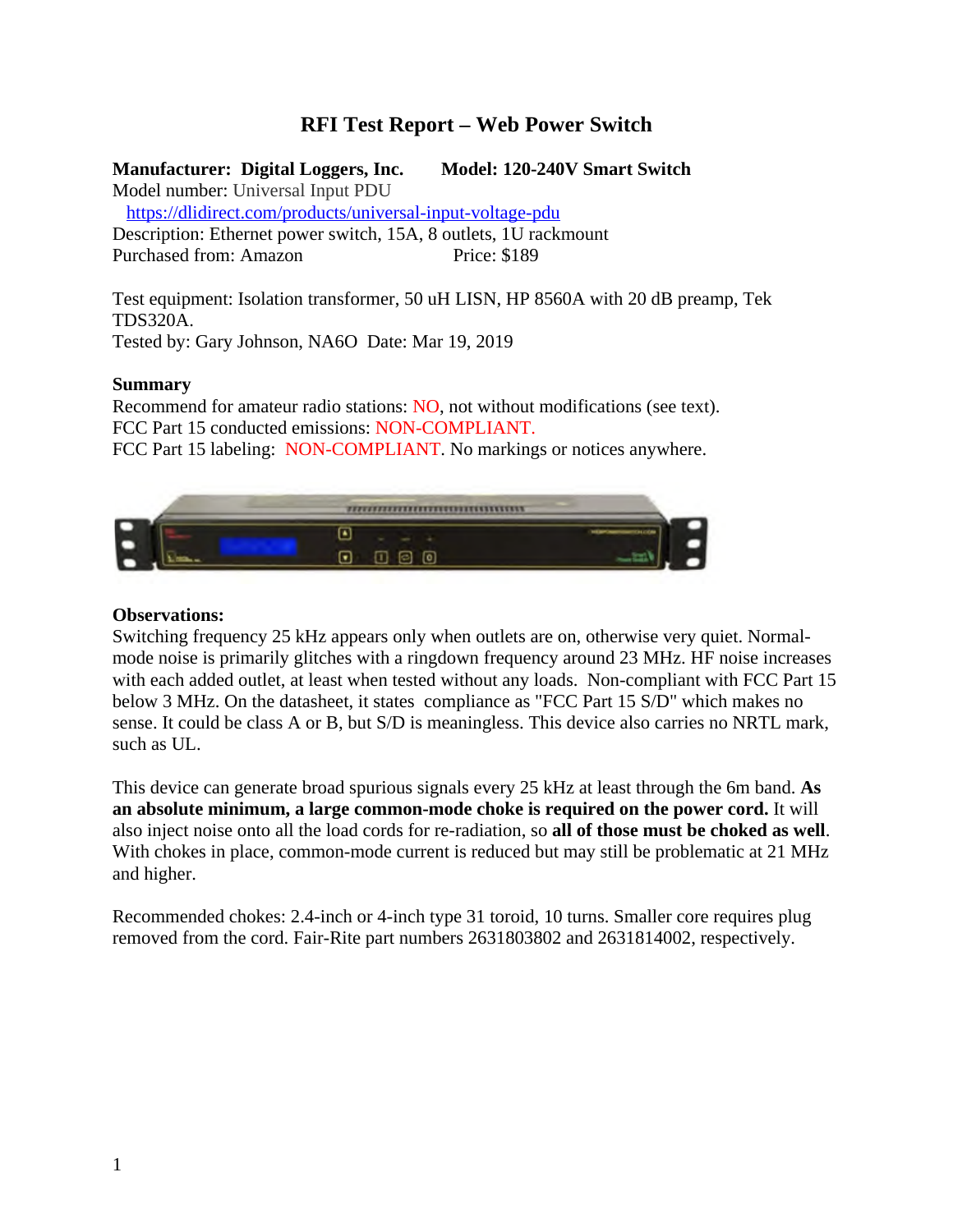#### **Normal-mode Spectrum**

Exceeds the FCC limit below 3 MHz when outlets are on. Compliant when all outlets are off. Overall, this is a very noisy device when used in a normal manner (unmodified).



## **Common-mode Spectrum**

Noise above 20 MHz will cause interference to amateur radio reception.

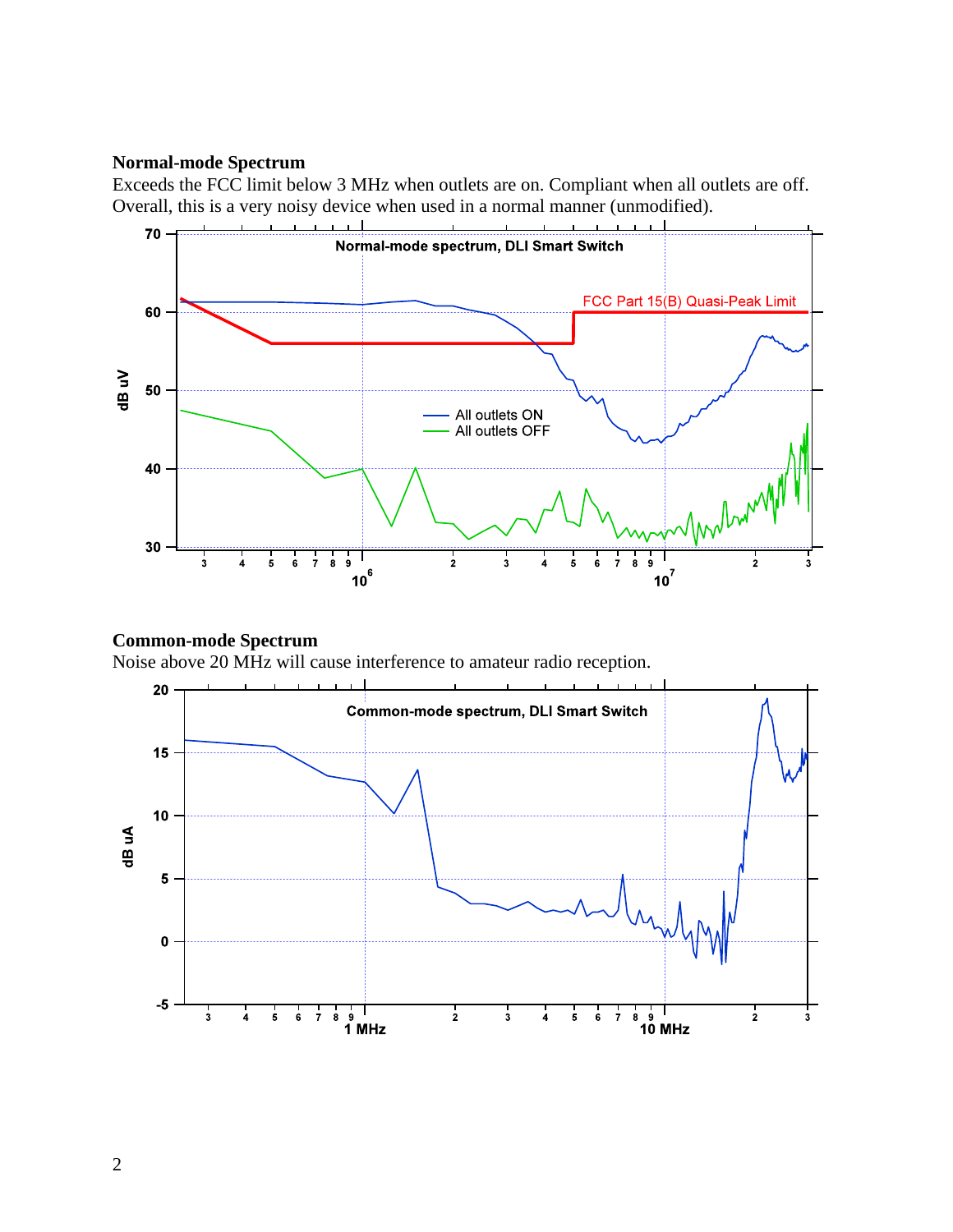## **Normal-mode Waveform**

Peak-detect mode. Waveform consists almost entirely of high-speed glitches, about10 ns wide and a ringdown frequency around 23 MHz. That is visible as a hump in the normal-mode spectrum. Turning off all the outlets eliminates these glitches almost entirely.